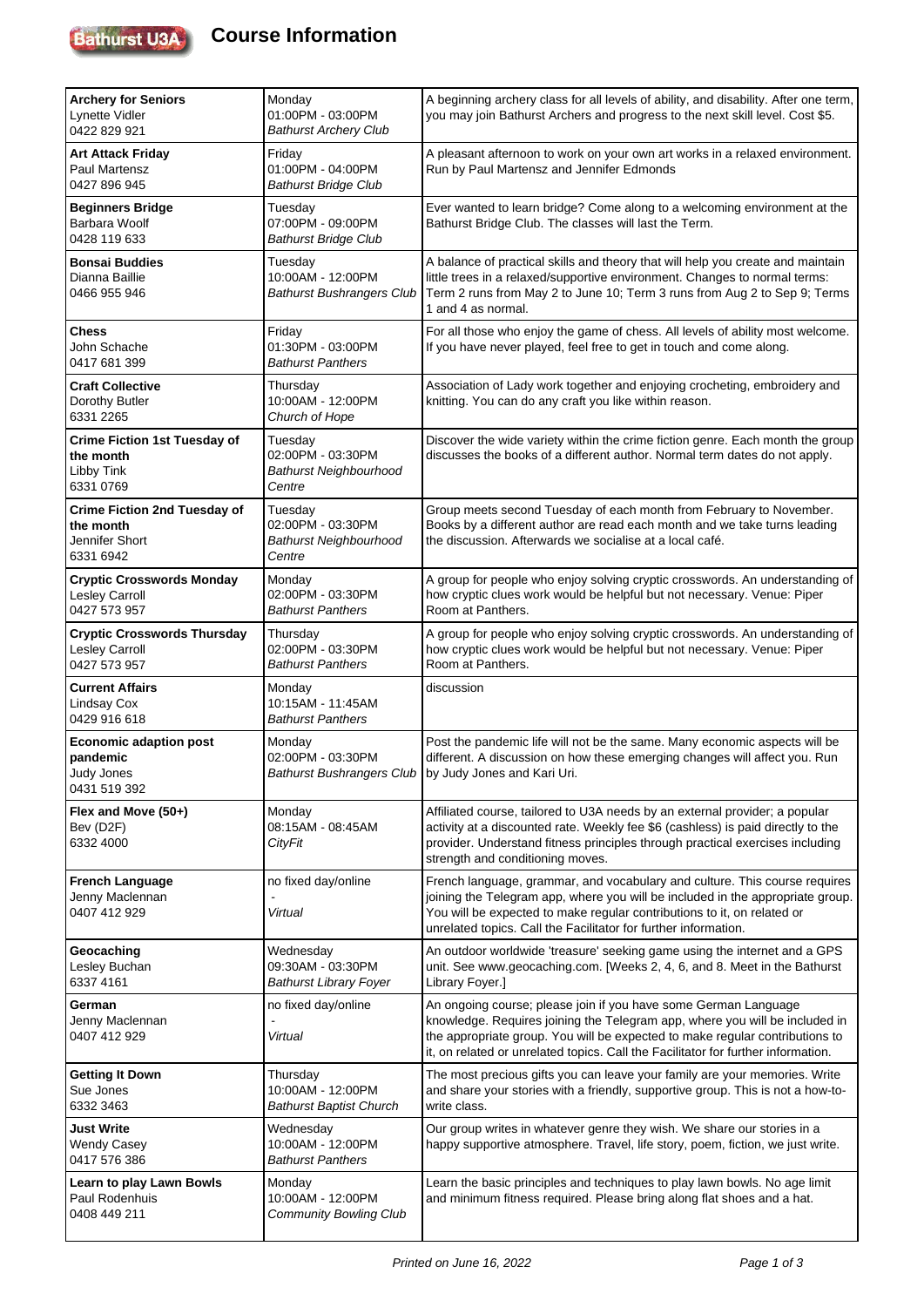

## **Course Information**

| Learning to Play an instrument<br>Pamela Aked<br>0422 446 494         | Tuesday<br>01:00PM - 02:30PM<br><b>Walmer Park</b>                                  | This course offers the chance for people who have always wanted to play a<br>band instrument the opportunity to learn with other like- minded players in a<br>relaxed environment. Costs involved: An instrument (or hire at \$40/term); a<br>tutor book; and band membership. |
|-----------------------------------------------------------------------|-------------------------------------------------------------------------------------|--------------------------------------------------------------------------------------------------------------------------------------------------------------------------------------------------------------------------------------------------------------------------------|
| Mah Jong<br>Judith Henderson<br>6331 5101                             | Monday<br>10:00AM - 12:00PM<br><b>Bathurst Bushrangers Club</b>                     | Mahjong is a game played by up to 4 people using numbered tiles. Mahjong<br>is mostly a game of strategy with an element of chance. Group members<br>enjoy the opportunity to learn together.                                                                                  |
| <b>Memorable Movies</b><br>Allison Aspden<br>6332 3036                | Friday<br>01:45PM - 04:00PM<br><b>Bathurst Panthers</b>                             | A variety of film, experiences are offered -- films from the 1960's, 1970's and<br>later. Some art house films.                                                                                                                                                                |
| <b>Metaphysics and Mysteries</b><br><b>Brian Sherman</b><br>6331 7219 | Friday<br>10:15AM - 11:45AM<br><b>Bathurst Panthers</b>                             | Metaphysical and New Age topics as well as mysteries of the past and<br>present.                                                                                                                                                                                               |
| <b>Philosophy</b><br><b>Brian Sherman</b><br>6331 7219                | Wednesday<br>01:00PM - 02:30PM<br><b>Bathurst Panthers</b>                          | An interactive, fun class discussing general everyday philosophical topics of<br>interest.                                                                                                                                                                                     |
| <b>Read and Share Week 3</b><br>Allison Aspden<br>6332 3036           | Tuesday<br>02:00PM - 03:30PM<br><b>Bathurst Neighbourhood</b><br>Centre             | An opportunity to read a large genre of books (sometimes memoirs, collection<br>of short stories). Meets monthly Feb to Nov. Members need to acquire their<br>own books.                                                                                                       |
| <b>Read and Share Week 4</b><br>Denise Payne<br>0421 510 042          | Tuesday<br>02:00PM - 03:30PM<br><b>Bathurst Neighbourhood</b><br>Centre             | We will read and discuss a wide variety of literature -- novels, memoirs, non-<br>fiction and poetry. Our reading list was compiled by our last year's group.<br>Members are responsible for acquiring their own books. Meets monthly from<br>Feb to Nov.                      |
| <b>Rediscover Recorders</b><br>Pamela Aked<br>0422 446 494            | Tuesday<br>01:00PM - 02:30PM<br><b>Bathurst Baptist Church</b>                      | For recorder players with basic music reading skills and a little experience.<br>Bring along a descant, treble, tenor, or bass recorder to enjoy playing in an<br>easy-going ensemble. Classical, contemporary, early music, folk, pop, etc.                                   |
| <b>Revitalise Thursday</b><br>Bev (D2F)<br>6332 4000                  | Thursday<br>11:00AM - 11:45AM<br><b>Dedicated To Fitness</b><br>(DTF)               | Affiliated course, tailored to U3A needs by an external provider; a popular<br>activity at a discounted rate. Weekly session fee \$6 (cashless) is paid directly<br>to the provider. A low impact workout designed for all fitness levels.                                     |
| <b>Revitalise Tuesday</b><br>Bev (D2F)<br>6332 4000                   | Tuesday<br>11:00AM - 11:45AM<br><b>Dedicated To Fitness</b><br>(DTF)                | Affiliated course, tailored to U3A needs by an external provider; a popular<br>activity at a discounted rate. Weekly session fee \$6 (cashless) is paid directly<br>to the provider. A low impact workout designed for all fitness levels.                                     |
| <b>Spanish Speaking Club</b><br><b>Manuel Pro</b><br>6331 4389        | Wednesday<br>10:15AM - 12:15PM<br><b>Bathurst Panthers</b>                          | This course is open to people who have completed "Conversational Spanish"<br>and Spanish speakers of all levels. The aim of the course is to provide an<br>opportunity for participants to maintain and further improve their Spanish<br>language skills.                      |
| Stitch 'N' Chat<br>Rhonda Henry<br>0488 045 538                       | Friday<br>10:00AM - 12:00PM<br><b>Bathurst Panthers</b>                             | A like-minded group who love to share and improve their craft skills, and who<br>also love a chat. Venue: Piper room at Panthers.                                                                                                                                              |
| <b>Table Tennis Friday</b><br>Alan Hyatt<br>0447 666 869              | Friday<br>10:00AM - 11:30AM<br><b>Bathurst Baptist Church</b>                       | Table tennis is an excellent game for senior exercise and is great fun and<br>very sociable. We have players of all ability from beginners up, so why not<br>come along and have a go.                                                                                         |
| <b>Table Tennis Tuesday</b><br>Alan Hyatt<br>0447 666 869             | Tuesday<br>02:00PM - 03:30PM<br><b>Bathurst Baptist Church</b>                      | Table tennis is an excellent game for senior exercise and is great fun and<br>very sociable. We have players of all ability from beginners up, so why not<br>come along and have a go.                                                                                         |
| The Persians and Greeks Part 2<br>Carla Archer<br>0427 006 590        | Tuesday<br>02:00PM - 03:00PM<br><b>Bathurst Bridge Club</b>                         | Continuing the story from Xerxes the Persian King and his invasion of<br>Greece, through to Alexander the Great and his successors, to Cleopatra VII<br>Philopater, the last Egyptian/Pharaoh/Greek.                                                                           |
| <b>Ukulele Singalong</b><br>Karin Smith<br>0431 821 615               | Tuesday<br>10:00AM - 11:30AM<br>CWA Hall                                            | Playing and singing songs from the 60's and 70's and some folk songs.<br>Beginners are welcome. Bring along your uke.                                                                                                                                                          |
| <b>Walking Group</b><br>Kaye Price<br>0417 850 263                    | Tuesday<br>08:00AM - 09:30AM<br>Rear of MacDonalds<br>Carpark                       | We will aim to walk 4-5 kms in about an hour. Be surprised where your feet<br>will take you. As Hippocrates said: "walking is the best medicine"                                                                                                                               |
| Yoga<br>Marilyn Zapel<br>6337 2635                                    | Thursday<br>09:00AM - 10:00AM<br><b>Bathurst Uniting Church</b><br>Hall, William St | Affiliated course, tailored to U3A needs by an external provider; accesses a<br>popular activity at a discounted rate. Weekly session fee \$6 is paid directly to<br>the provider. Gentle yoga that can be adapted to anyone; stand or use a<br>chair. Yoga mat required.      |